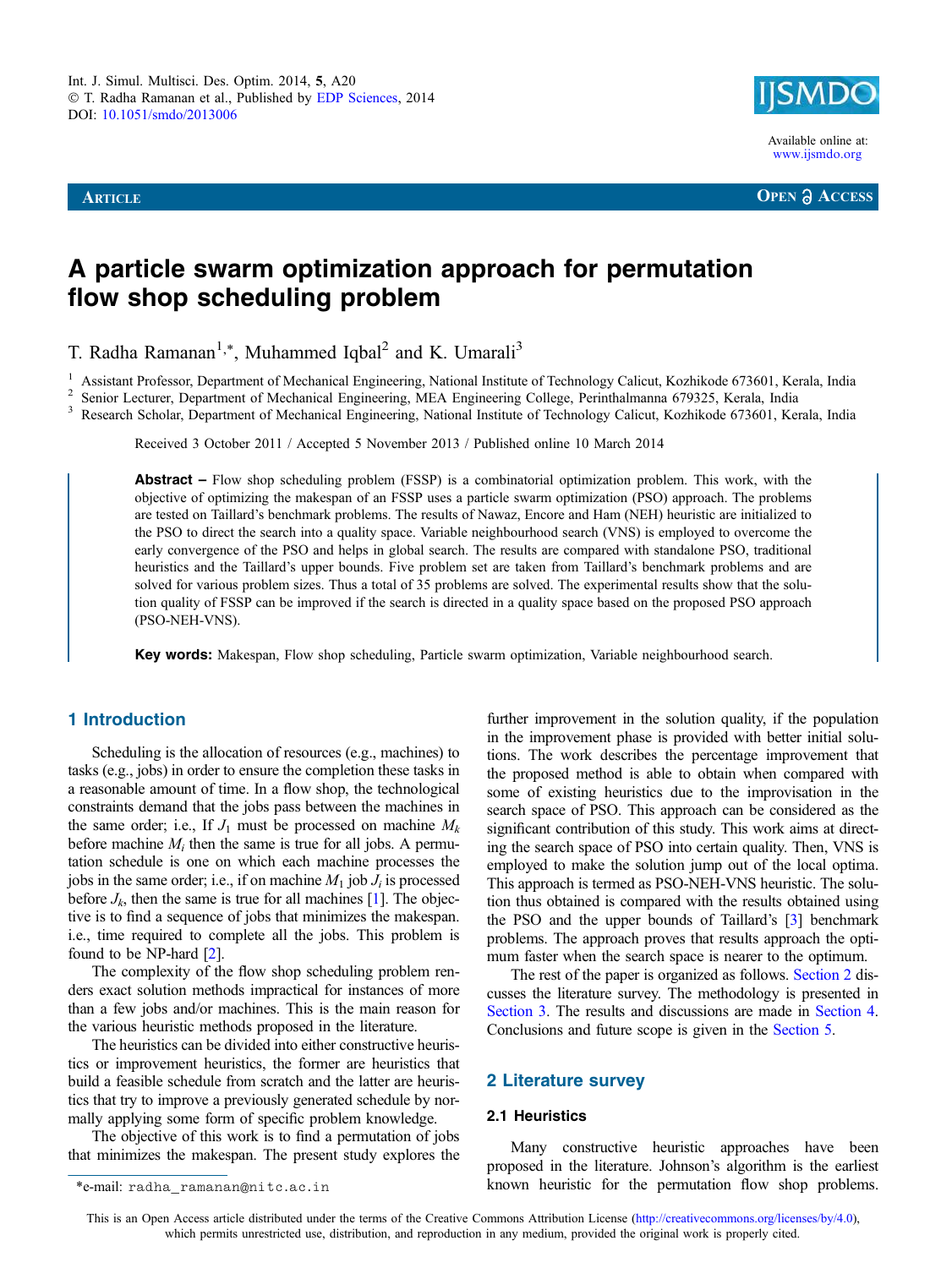The two machine flow shop problem with the objective of minimizing makespan is also known as Johnson's [4] problems. An optimal sequence is found by following a heuristics of finding the minimum machining time and allotting the job to the machine in a preferential order is adopted.

Literature is replete with traditional heuristics  $[5-7]$  and nontraditional heuristics (Tabu search [8–10]); Simulated annealing  $[11-14]$ . Genetic algorithm  $[15-17]$ , Ant colony optimization [18] to name a few.

Contrary to constructive heuristics, improvement heuristics start from an already built schedule and try to improve it by some given procedure. Many improvement heuristic approaches also have been proposed in the research [19–21].

#### 2.2 Particle swarm optimization

Duda [22] evaluates a particle swarm optimization with variable neighbourhood search against a standalone VNS algorithm. The results of the conducted experiments indicate that hybridization of a meta-heuristic with a local search algorithms may not always bring additional performance benefit. Ali and Fawaz [23] address the flow shop scheduling problem with respect a due date-based performance measure, i.e., maximum lateness. Lian et al. [24] propose a novel particle swarm optimization algorithm to minimize the makespan of a flow shop.

Kuo et al. [25] propose a flow shop scheduling algorithm based on hybrid particle swarm optimization model. Liu et al. [26] propose a hybrid particle swarm optimization for flow shop scheduling with stochastic processing time. Chen [27] proposes an improved particle swarm optimization technique for flow shop scheduling. Sha and Lin [28] propose a PSO model for multi-objective flow shop scheduling. Zhang et al. [29] provide a hybrid alternate two phases particle swarm algorithm for flow shop scheduling problems. Deb [30] discusses about the evolutionary approaches used in solving the multi-objective optimization problems.

## 3 Methodology

The objective of the work is to minimize the makespan of the flow shop scheduling problems. This is attempted by developing a PSO approach. Five problem sets are taken from ''Taillard'' [2] benchmark problem and are solved for various sizes. A total of 35 problems are solved.

The results of PSO-NEH-VNS is compared with the upper bound (UB) of Taillard's benchmark and also compared with the results of CDS, NEH, PSO, PSO-NEH, and PSO-VNS.

The Taillards benchmark problem is first solved using NEH heuristics and a sequence is obtained. The PSO requires a population of sequences to be initialized. In this problem, the PSO is initialized with fifteen randomly generated populations. The sequence that is obtained by NEH heuristic is initialized as one of the initial population. This PSO is referred to as PSO initialized with NEH (PSO-NEH). This initialization is made with the hope that the search space is nearer to optimal solution. The results obtained by the PSO-NEH are further improved with the

VNS. The VNS prevents the early convergence of PSO and jump out of local optima. This approach is termed as PSO-NEH-VNS. Hansen et al. [31] state that Variable neighbourhood search (VNS) is a meta-heuristic, or a framework for building heuristics, based upon systematic changes of neighbourhoods both in descent phase, to find a local minimum, and in perturbation phase to emerge from the corresponding valley.

#### 3.1 PSO algorithm for FSSP

Particle swarm optimization (PSO), inspired by the motion of a flock of birds searching for food, was developed by Kennedy and Eberhart [32] for optimization of continuous nonlinear functions. To find the optimal solution each bird called a particle adjusts its searching direction according to two factors, its own best previous experience (pbest) and the best experience of all other members (gbest). The system is initialized with a population of random solutions and searches for optima by updating generations. In PSO potential solutions called particles, fly through the problem space by following the current optimum particles. PSO simulates the behaviors of bird flocking. In PSO each single solution is a ''bird'' in the search space. We call it ''particles''. All the particles have fitness value and velocities which direct the flying of the particles. The particles fly through the problem space by following the current optimum particles. Each particle is updated by following two ''best'' values. The first value is the best solution it has achieved so far known as ''pbest''. Second value is the best value obtained so far by any particle is the population called "gbest". After finding the two best values the particle updates its velocity and position with the following equations

$$
V[\ ] = w \times v[ ] - c1 \times \text{rand}() \times (\text{pbest}[ ] - \text{present}[ ] )
$$

$$
- c2 \times \text{rand}() \times (\text{gbest}[ ] - \text{present}[ ] ) \tag{1}
$$

where,  $V[\ ] =$  particle velocity, present  $[\ ] =$  current particle solution, pbest  $[$ ] = best solution among each particle, gbest  $[$ ] = best among defined as before,  $w =$  inertia weights 0.8, c1 and c2 are learning factors. Usually  $c1 = c2 = 2$ .

This equation specifies that the velocity of a particle is determined by the previous velocity of the particle. Each particle moves to a new position according to the following equation.

$$
present[] = present[] - v[].
$$
 (2)

The out line of a PSO algorithm is as follows:

Step 1: (Initialization): randomly generate initial particles, Step 2: (Fitness): evaluate the fitness of each particle in the population,

Step 3: (Update): calculate the velocity of each particle by the equation,

Step 4: (Construction): for each particle, moves to the next position according to the equation (2),

Step 5: (Termination): stop the algorithm if a specified stopping criterion is satisfied; return to Step 2 otherwise.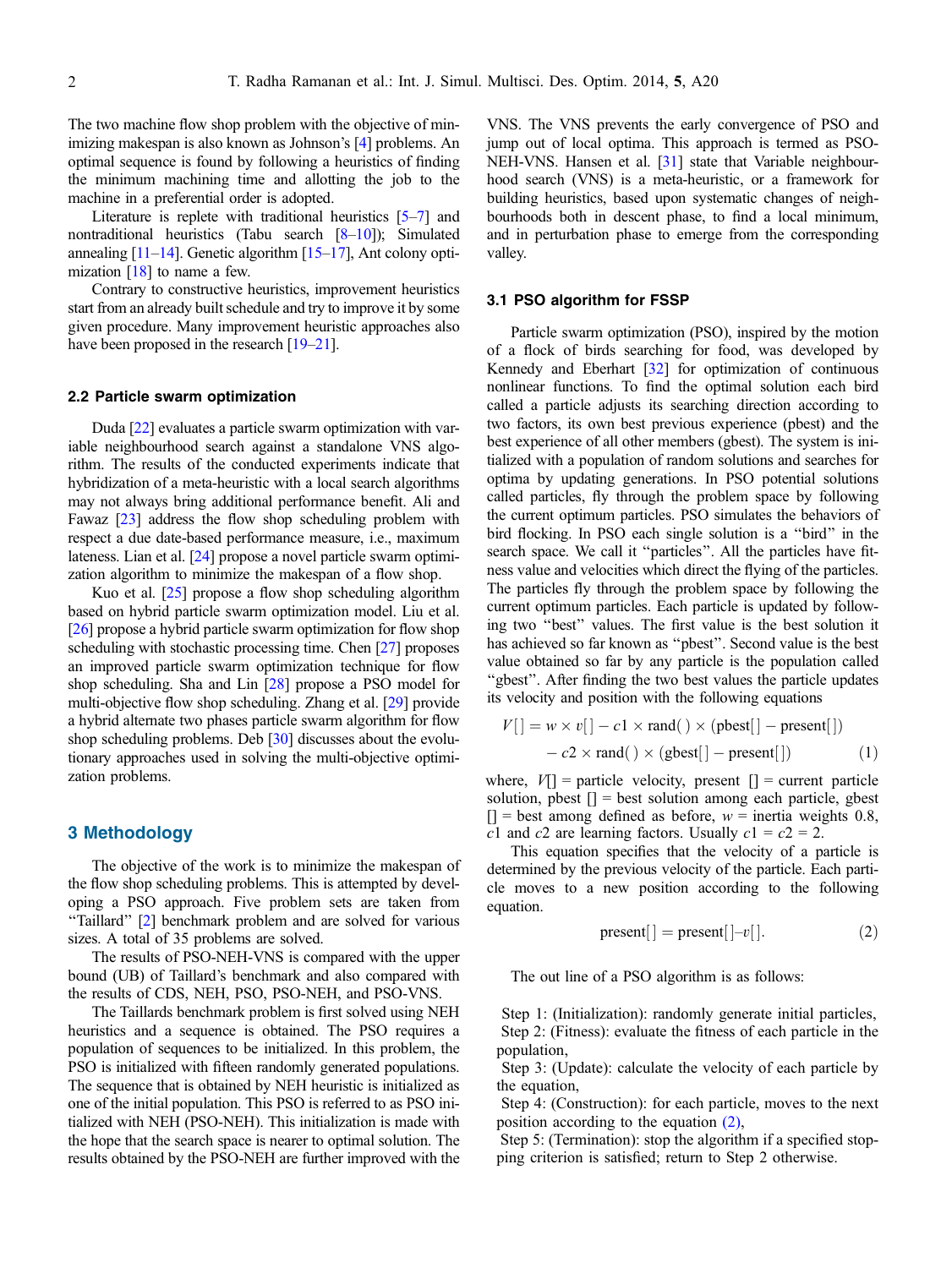Table 1. Makespan of 20 jobs, 5, 10 and 20 machines.

|        |                | Makespan   |            |            |                |                |                  |       |  |
|--------|----------------|------------|------------|------------|----------------|----------------|------------------|-------|--|
| SL No. | Problem size   | <b>CDS</b> | <b>NEH</b> | <b>PSO</b> | <b>PSO NEH</b> | <b>PSO VNS</b> | <b>PSONEHVNS</b> | $UB*$ |  |
|        | $20 \times 5$  | 1390       | 1286       | 1297       | 1286           | 1320           | 1278             | 1278  |  |
| 2      | $20 \times 5$  | 1424       | 1365       | 1373       | 1365           | 1368           | 1365             | 1359  |  |
| 3      | $20 \times 5$  | 1249       | 1159       | 1125       | 1132           | 1164           | 1100             | 1081  |  |
| 4      | $20 \times 5$  | 1418       | 1325       | 1364       | 1325           | 1349           | 1309             | 1293  |  |
| 5      | $20 \times 5$  | 1323       | 1305       | 1250       | 1263           | 1277           | 1250             | 1236  |  |
| 6      | $20 \times 10$ | 1757       | 1680       | 1660       | 1635           | 1673           | 1586             | 1582  |  |
| 7      | $20 \times 10$ | 1854       | 1729       | 1727       | 1722           | 1747           | 1684             | 1659  |  |
| 8      | $20 \times 10$ | 1645       | 1557       | 1517       | 1556           | 1588           | 1521             | 1496  |  |
| 9      | $20 \times 10$ | 1547       | 1439       | 1434       | 1419           | 1514           | 1399             | 1378  |  |
| 10     | $20 \times 10$ | 1558       | 1502       | 1492       | 1502           | 1538           | 1450             | 1419  |  |
| 11     | $20 \times 20$ | 2559       | 2410       | 2365       | 2386           | 2446           | 2330             | 2297  |  |
| 12     | $20 \times 20$ | 2285       | 2150       | 2177       | 2148           | 2195           | 2111             | 2100  |  |
| 13     | $20 \times 20$ | 2565       | 2411       | 2387       | 2399           | 2509           | 2342             | 2326  |  |
| 14     | $20 \times 20$ | 2434       | 2262       | 2304       | 2251           | 2410           | 2248             | 2223  |  |
| 15     | $20 \times 20$ | 2506       | 2397       | 2358       | 2388           | 2471           | 2302             | 2291  |  |

\* Refers to upper bound of Taillard's benchmark problems.

Table 2. Makespan of 50 jobs, 5, 10 and 20 machines.

|        | Problem size   | Makespan   |            |            |                |                    |       |  |  |
|--------|----------------|------------|------------|------------|----------------|--------------------|-------|--|--|
| SL No. |                | <b>CDS</b> | <b>NEH</b> | <b>PSO</b> | <b>PSO-NEH</b> | <b>PSO-NEH-VNS</b> | $UB*$ |  |  |
|        | $50 \times 5$  | 2816       | 2733       | 2729       | 2729           | 2724               | 2724  |  |  |
| 2      | $50 \times 5$  | 3032       | 2843       | 2906       | 2843           | 2843               | 2834  |  |  |
| 3      | $50 \times 5$  | 2703       | 2640       | 2676       | 2621           | 2631               | 2621  |  |  |
| 4      | $50 \times 5$  | 2884       | 2782       | 2824       | 2782           | 2762               | 2751  |  |  |
| 5      | $50 \times 5$  | 3038       | 2868       | 2873       | 2864           | 2864               | 2863  |  |  |
| 6      | $50 \times 10$ | 3421       | 3135       | 3240       | 3134           | 3059               | 3025  |  |  |
| 7      | $50 \times 10$ | 3246       | 3032       | 3093       | 3025           | 2934               | 2892  |  |  |
| 8      | $50 \times 10$ | 3280       | 2986       | 3139       | 2965           | 2932               | 2864  |  |  |
| 9      | $50 \times 10$ | 3393       | 3198       | 3236       | 3172           | 3115               | 3064  |  |  |
| 10     | $50 \times 10$ | 3375       | 3160       | 3186       | 3115           | 3052               | 2986  |  |  |
| 11     | $50 \times 20$ | 4328       | 4082       | 4192       | 4061           | 4010               | 3875  |  |  |
| 12     | $50 \times 20$ | 4216       | 3921       | 4067       | 3918           | 3864               | 3715  |  |  |
| 13     | $50 \times 20$ | 4189       | 3927       | 3981       | 3907           | 3808               | 3668  |  |  |
| 14     | $50 \times 20$ | 4280       | 3969       | 4067       | 3957           | 3844               | 3752  |  |  |
| 15     | $50 \times 20$ | 4122       | 3835       | 3999       | 3832           | 3815               | 3635  |  |  |

\* Refers to upper bound of Taillard's benchmark problems.

#### 4 Results and discussions

The objective of this work is to build a PSO model to solve the flow shop scheduling problems for minimizing the makespan; Five problem set are taken from Taillard benchmark problem and are solved. The problems are 20 jobs, 5, 10 and 20 machines; 50 jobs, 5, 10 and and 20 machines and 100 jobs, 5 machines.

Table 1 shows the results of the five instances of  $20 \times 5$ ,  $20 \times 10$  and  $20 \times 20$  problems that are solved using the various methods.

The proposed PSO-NEH-VNS clearly gives better results than other methods such as CDS, NEH, PSO, PSO-NEH, and PSO-VNS. This is possible because the search space of PSO-NEH-VNS is in the area of superior solution. The search space of PSO is initialized with the results of NEH heuristic;

this ensures that the solution space is of certain quality. The VNS helps in the solution of PSO jumping out of the local optima. Thus, the interchange of VNS has helped the PSO to come out of the pre convergence.

In smaller size problems the average difference in makespan between Upper bound and PSO-NEH-VNS is less and this difference increases with increasing number of machines. Average difference in makespan between PSO-NEH-VNS and UB for 20 Job 5 machines is 12.6, 20 Job 10 machines is 21 and 20 Job 20 machines is 32.

Table 2 shows the makespan of 50 jobs and 5, 10 and 20machines problem size. The proposed PSO-NEH-VNS clearly give better results than other methods. The makespan obtained by PSO-NEH-VNS is nearly equal (within 5%) to the upper bound of the Taillard's benchmark problems and in some cases it is equal to the upper bound. (For  $50 \times 5$ , SL No. 1). Similar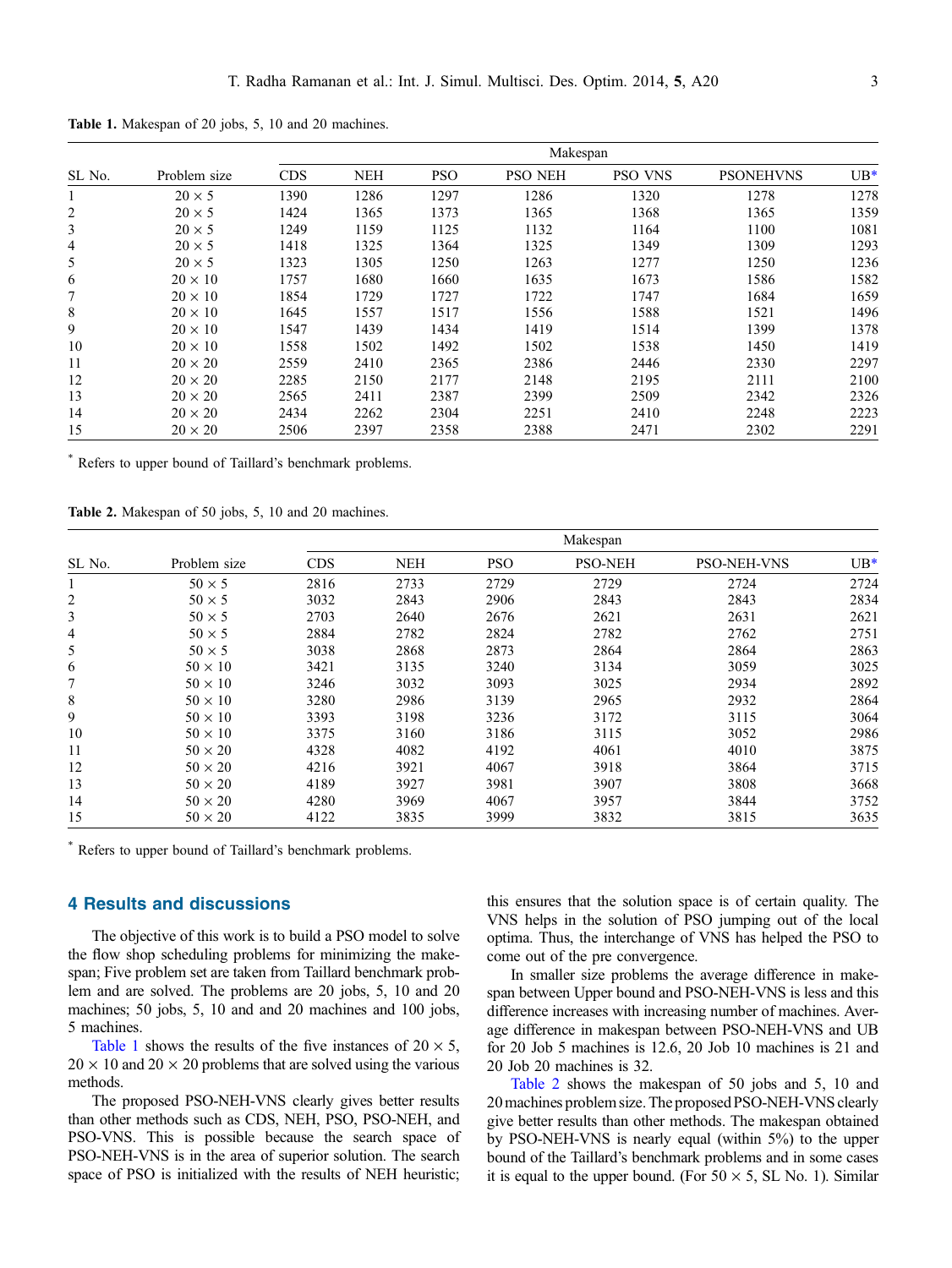| SL No.         |                | Makespan |            |            |                |                    |       |  |  |
|----------------|----------------|----------|------------|------------|----------------|--------------------|-------|--|--|
|                | Problem size   | CDS      | <b>NEH</b> | <b>PSO</b> | <b>PSO NEH</b> | <b>PSO NEH VNS</b> | $UB*$ |  |  |
|                | $100 \times 5$ | 5592     | 5519       | 5527       | 5519           | 5493               | 5493  |  |  |
| 2              | $100 \times 5$ | 5563     | 5348       | 5327       | 5300           | 5290               | 5268  |  |  |
|                | $100 \times 5$ | 5493     | 5219       | 5253       | 5213           | 5213               | 5175  |  |  |
| $\overline{4}$ | $100 \times 5$ | 5273     | 5023       | 5078       | 5023           | 5023               | 5014  |  |  |
|                | $100 \times 5$ | 5461     | 5266       | 5323       | 5266           | 5253               | 5250  |  |  |

Table 3. Makespan of 100 jobs, 5 machine.

\* Refers to Upper bound of Taillard's benchmark problems.

Table 4. Computational time.

| SL No. | Problem size   | CPU time in seconds |            |            |                |                |                    |  |  |
|--------|----------------|---------------------|------------|------------|----------------|----------------|--------------------|--|--|
|        |                | <b>CDS</b>          | <b>NEH</b> | <b>PSO</b> | <b>PSO NEH</b> | <b>PSO VNS</b> | <b>PSO NEH VNS</b> |  |  |
|        | $20 \times 5$  | 0.0156              | 0.0156     | 1.29       | 1.32           | 7.96           | 7.96               |  |  |
| 2      | $20 \times 10$ | 0.0156              | 0.0156     | 1.59       | 1.50           | 35.82          | 36.68              |  |  |
| 3      | $20 \times 20$ | 0.0156              | 0.0313     | 1.95       | 1.92           | 206.92         | 197.84             |  |  |
| 4      | $50 \times 5$  | 0.0156              | 0.0156     | 1.96       | 1.96           | 13.07          | 13.06              |  |  |
| 5      | $50 \times 10$ | 0.0156              | 0.0156     | 2.26       | 2.26           | 60.62          | 60.45              |  |  |
| 6      | $50 \times 20$ | 0.0156              | 0.0781     | 2.95       | 2.95           | 332.14         | 330.84             |  |  |
|        | $100 \times 5$ | 0.0313              | 0.0156     | 3.09       | 3.07           | 22.50          | 22.10              |  |  |

to the previous problem set, the average difference between upper bound and PSO-NEH-VNS increases with increasing number of machines. (For 50 Job 5 machines is 6.2; 50 job 10 machines is 52.2; 50 Job 20 machines is 139.2.)

Makespan values of 100 jobs and 5, 10 and 20 machines are shown in Table 3. For the 100 jobs problem as well the proposed PSO-NEH-VNS method gives better results when compared with other methods. In certain instances (for  $100 \times 5$ , SL No. 1), the PSO-NEH-VNS is able to give the makespan values equivalent to the upper bound of the Taillard's benchmark problems.

Consistently, the PSO-NEH-VNS is giving better results than the other methods taken for comparison. Hence, it can be stated that with a better search space provided for the PSO, the PSO with the help of VNS is able to avoid early convergence. It can also be inferred that the search is able to converge faster because of the initial quality of the search space.

In order to compare computational time required, various approaches are coded in matlab and run on a 3 G B RAM, 2.19 GHz, Dual Core system with Windows XP operating system. The CPU time for various size problems are shown in Table 4.

It can be observed that computational time for PSO NEH VNS approach is slightly lesser than PSO VNS for larger problem sizes.

Table 5 shows the percentage improvement of results of PSO VNS NEH for a 20 job problem size, when compared with other methods used in this work.

It can be observed that PSO do better than PSO-VNS. PSO when initialized with the results of NEH does better than both PSO and PSO-VNS algorithms. The VNS takes the PSO to early convergence. But when the same solution is initialized with quality solution space, obtained from the constructive heuristic (NEH), it is able to perform better.

Table 5. Improvement of makespan using PSO NEH VNS.

|        |                | % Improvement of makespan over |            |            |                |                |
|--------|----------------|--------------------------------|------------|------------|----------------|----------------|
| SL No. | Problem size   | <b>CDS</b>                     | <b>NEH</b> | <b>PSO</b> | <b>PSO NEH</b> | <b>PSO VNS</b> |
| 1      | $20 \times 5$  | 8.08                           | 0.00       | 0.85       | 0.00           | 2.64           |
| 2      | $20 \times 5$  | 4.32                           | 0.00       | 0.58       | 0.00           | 0.21           |
| 3      | $20 \times 5$  | 13.54                          | 5.36       | 2.27       | 2.90           | 5.81           |
| 4      | $20 \times 5$  | 8.32                           | 1.22       | 4.20       | 1.22           | 3.05           |
| 5      | $20 \times 5$  | 5.84                           | 4.40       | 0.00       | 1.04           | 2.16           |
| 6      | $20 \times 10$ | 10.78                          | 5.92       | 4.66       | 3.08           | 5.48           |
| 7      | $20 \times 10$ | 10.09                          | 2.67       | 2.55       | 2.25           | 3.74           |
| 8      | $20 \times 10$ | 8.15                           | 2.36       | 0.26       | 2.30           | 4.40           |
| 9      | $20 \times 10$ | 10.57                          | 2.85       | 2.50       | 1.42           | 8.22           |
| 10     | $20 \times 10$ | 7.44                           | 3.58       | 2.89       | 3.58           | 6.06           |
| 11     | $20 \times 20$ | 9.26                           | 2.90       | 0.98       | 1.87           | 4.44           |
| 12     | $20 \times 20$ | 87.73                          | 1.36       | 2.64       | 1.27           | 3.48           |
| 13     | $20 \times 20$ | 8.82                           | 2.29       | 1.27       | 1.78           | 6.44           |
| 14     | $20 \times 20$ | 8.27                           | 0.62       | 2.49       | 0.13           | 7.20           |
| 15     | $20 \times 20$ | 7.73                           | 3.05       | 1.37       | 2.66           | 6.23           |

Table 6. Comparison of results.

| Problem size   | Makespan |                 |             |  |  |  |  |
|----------------|----------|-----------------|-------------|--|--|--|--|
|                | $IIR*$   | Kuo et al. HPSO | NEH-PSO-VNS |  |  |  |  |
| $20 \times 5$  | 1278     | 1278            | 1278        |  |  |  |  |
| $20 \times 10$ | 1582     | 1587.3          | 1586        |  |  |  |  |
| $20 \times 20$ | 2297     | 2307            | 2310        |  |  |  |  |
| $50 \times 5$  | 2724     | 2.72.4          | 2724        |  |  |  |  |

\* Refers to Upper bound of Taillard's benchmark problems.

Table 6 shows the comparison of experimental results from literature The results show the PSO-NEH-VNS is providing results that are comparable to the Kuo et al. [25] HPSO and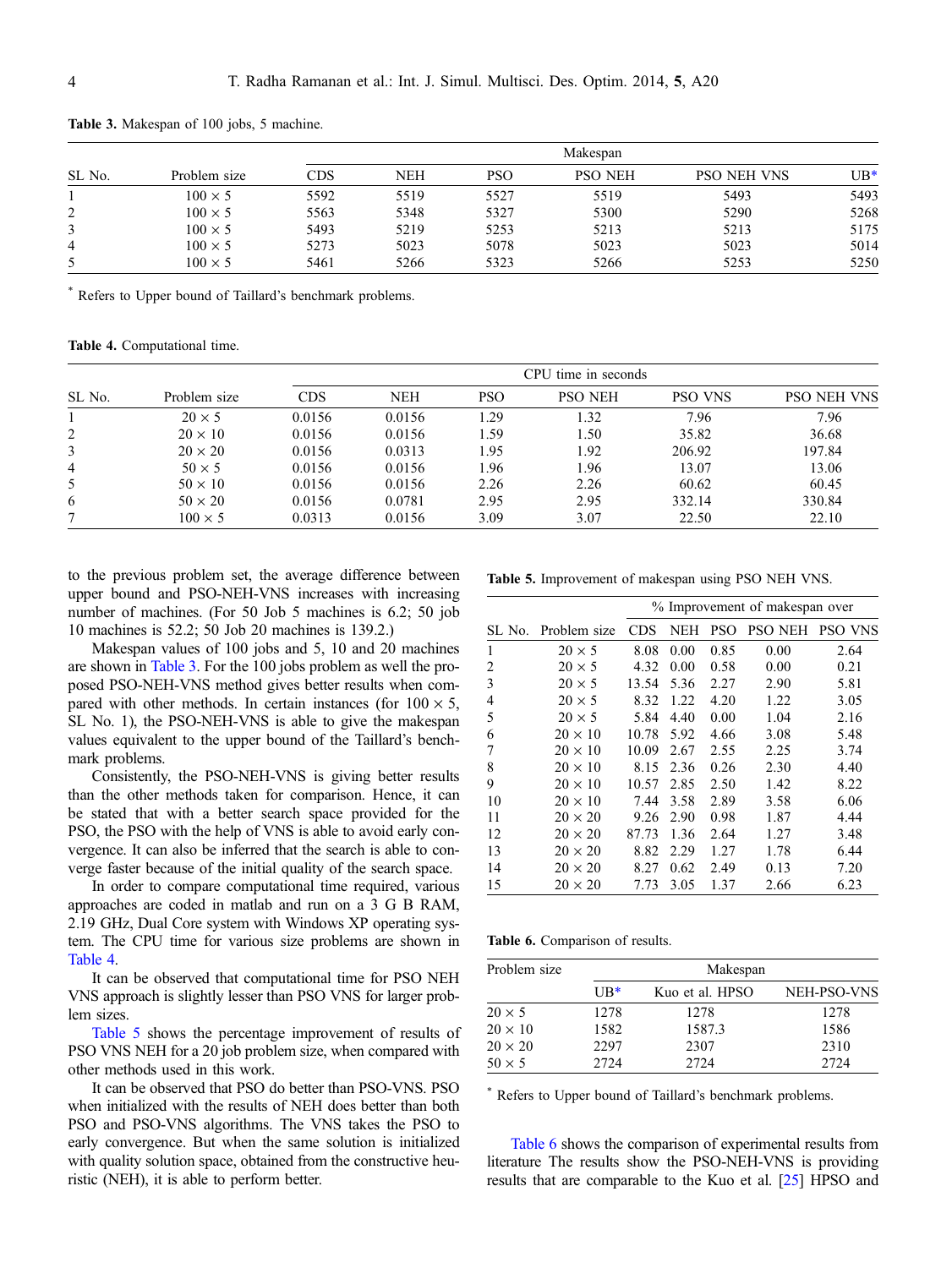in one instance  $(20 \times 10)$  it is able to provide better result. This indicates the PSO-NEH-VNS model is worth exploring.

Though the results show the proposed heuristic performs better than certain PSO models, the percentage deviation from the optimum still persists. VNS has an inherent characteristic that is not taking the results to the optimum. But, the objective of the work is to prove that if the initial solution space is provided with quality solutions, the PSO can be used for obtaining faster results.

## 5 Conclusions

A particle swarm optimization algorithm named PSO-NEH-VNS is used to solve the FSSP with the objective of minimizing makespan. The research shows that the PSO initialized with a better solution space obtained from the constructive heuristic (NEH), has the ability to provide solutions that are better than some of the existing heuristics and takes the solution to early convergence of results. The results show that the percentage deviation of the makespan increases with the increasing machine, proving that the complexity of the flow shop problems depends on the increasing machine size. The results also show that the percentage deviation of the makespan with respect to the increasing job is not significant.

Acknowledgements. The authors wish to thank the anonymous reviewers for giving their valuable suggestions in improving the quality of the paper.

## **References**

- 1. French S. 1982. Sequencing and scheduling: an introduction to the mathematics of the job-shop. Ellis Horwood Limited: Chichester, West Sussex, England, UK.
- 2. Garey MR, Johnson DS, Sethi R. 1976. The complexity of flowshop and jobshop scheduling. Mathematics of Operations Research, 1(2), 117–129.
- 3. Taillard E. 1993. Benchmarks for basic scheduling problems. European Journal of Operation Research, 64, 278–285.
- 4. Johnson SM. 1954. Optimal two-and three-stage production schedules with set up times include. Naval Research Logistics Quarterly, 1, 61–68.
- 5. Palmer DS. 1965. Sequencing jobs through a multistage process in the minimum total time  $-$  a quick method of obtaining near optimum. Operational Research Quarterly, 16, 101–107.
- 6. Campbell HG, Dudek RA, Smith ML. 1970. A heuristic algorithm for the n job m machine sequencing problem. Management Science, 16(10), B630–B637.
- 7. Navaz M, Enscore EE, Ham I. 1983. A heuristic algorithm for the m-machine n-job flow shop sequencing problem. Omega, 11, 91–95.
- 8. Widmer M, Hertz A. 1989. A new heuristic for the flow shop sequencing problem. European Journal of Operational Research, 41, 186–193.
- 9. Nowicki E, Smutnicki C. 1996. A fast Tabu search algorithm for the permutation flow shop problem. European Journal of Operations Research, 91, 160–175.
- 10. Moccellin JV, Santos MO. 2000. An adaptive hybrid metaheuristic for permutation flow shop scheduling. Control and Cybernetics, 29(3), 761–771.
- 11. Osman I, Potts C. 1989. Simulated annealing for permutation flow shop scheduling. OMEGA, 17(6), 551-557.
- 12. Chen CL, Vempati VS, Aljaber N. 1995. An application of genetic algorithms for flow shop problems. European Journal of Operational Research, 80, 389–396.
- 13. Low C. 2005. Simulated annealing heuristics for flow shop scheduling problems with unrelated parallel machines. Computers & Operations Research, 32(8), 2013–2025.
- 14. Ishibuchi H, Misaki S, Tanaka H. 1995. Modified simulated annealing algorithms for the flow shop sequencing problem. European Journal of Operational Research, 81(2), 388–398.
- 15. Reeves C. 1995. A genetic algorithm for flow shop sequencing. Computers and Operations Research, 22(1), 5–13.
- 16. Chen CL, Vempati VS, Aljaber N. 1995. An application of genetic algorithms for flow shop problems. European Journal of Operational Research, 80, 389–396.
- 17. Zobolas GI, Tarantilis CD, Ioannou G. 2009. Minimizing makespan in permutation flow shop scheduling problems using a hybrid metaheuristic algorithm. Computers & Operations Research, 36(4), 1249–1267.
- 18. Yagmahan B, Yenisey MM. 2008. Ant colony optimization for multi-objective flow shop scheduling problem. Computers & Industrial Engineering, 54, 411–420.
- 19. Rajendran C. 1995. Theory and methodology heuristics for scheduling in flow shop with multiple objectives. European Journal of Operational Research, 82, 540–555.
- 20. Koulamas C. 1998. A new constructive heuristic for the flow shop scheduling problem. European Journal of Operational Research Society, 105, 66–71.
- 21. Suliman S. 2000. A two-phase heuristic approach to the permutation flow-shop scheduling problem. International Journal of Production Economics, 64, 143–152.
- 22. Duda J. 2006. Local search and nature based metaheuristics: a case of flow shop scheduling problem, in Proceedings of the International multiconference on Computer Science and Information Technology, PIPS. p. 17–24, ISSN 1896-7094.
- 23. Allahverdi A, Fawaz S, Anzi A. 2006. A PSO and a Tabu search heuristics for the assembly scheduling problem of the two-stage distributed database application. Computers & Operations Research, 33(4), 1056–1080.
- 24. Lian Z, Gu X, Jiao B. 2008. A novel particle swarm optimization algorithm for permutation flow-shop scheduling to minimize makespan. Chaos, Solitons & Fractals, 35(5), 851–861.
- 25. Kuo IH, Horng SJ, Kao TW, Lin TL, Fan P. 2007. An efficient flow-shop scheduling algorithm based on a hybrid particle swarm optimization model, in IEA/AIE 2007, LNAI 4570, Okuno HG, Ali M, Editors. Springer-Verlag: Berlin, Heidelberg. p. 03–312.
- 26. Liu B, Wang L, Jin Y. 2005. Hybrid particle swarm optimization for flow shop scheduling with stochastic processing time, in CIS 2005, Part I, LNAI 3801, Hao Y, et al., Editor. Springer-Verlag: Berlin, Heidelberg. p. 630–637.
- 27. Chen Q. 2010. Flow shop scheduling using an improved PSO, vol. 2, in International Conference on Measuring Technology and Mechatronics Automation. p. 296–299.
- 28. Sha DY, Lin HH. 2009. A particle swarm optimization for multi-objective flow shop scheduling. International Journal of Advanced Manufacturing Technology, 45, 749–758.
- 29. Zhang C, Ning J, Ouyang D. 2010. A hybrid alternative two phases particle swarm optimization algorithm for flow shop scheduling problem. Computers & Industrial Engineering, 58(1), 1–11.